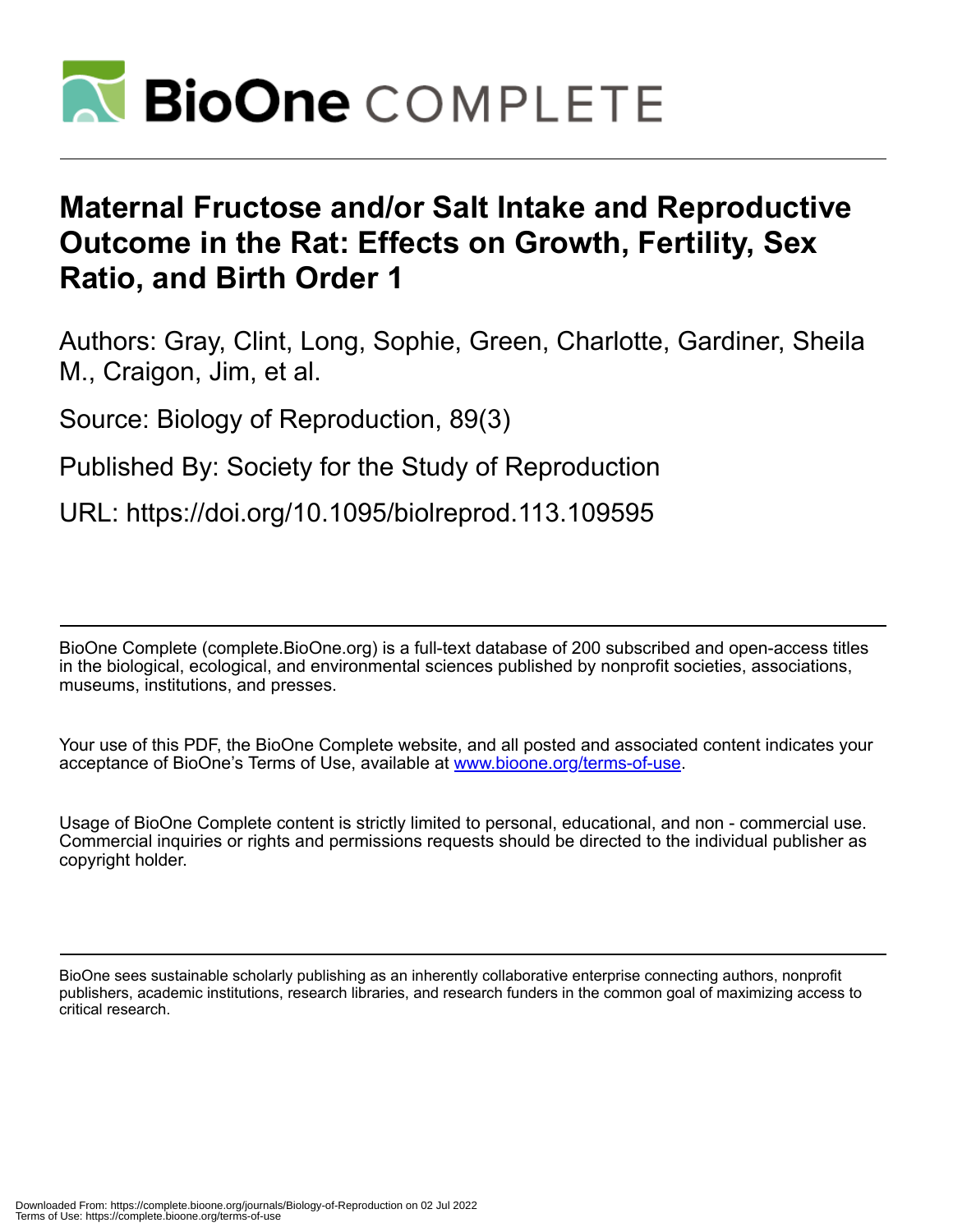# Maternal Fructose and/or Salt Intake and Reproductive Outcome in the Rat: Effects on Growth, Fertility, Sex Ratio, and Birth Order<sup>1</sup>

Clint Gray,<sup>3,4</sup> Sophie Long,<sup>4</sup> Charlotte Green,<sup>4</sup> Sheila M. Gardiner,<sup>5</sup> Jim Craigon,<sup>6</sup> and David S. Gardner<sup>2,4</sup>

<sup>4</sup>School of Veterinary Medicine and Science, University of Nottingham, Sutton Bonington, Leicestershire, United Kingdom

<sup>5</sup>School of Biomedical Sciences, University of Nottingham, Nottingham, United Kingdom

<sup>6</sup>School of Biosciences, University of Nottingham, Sutton Bonington, Leicestershire, United Kingdom

# ABSTRACT

Maternal diet can significantly skew the secondary sex ratio away from the expected value of 0.5 (proportion males), but the details of how diet may do this are unclear. Here, we altered dietary levels of salt (4% salt in the feed) and/or fructose (10% in the drinking water) of pregnant rats to model potential effects that consumption of a ''Western diet'' might have on maternofetal growth, development, and sex ratio. We demonstrate that excess fructose consumption before and during pregnancy lead to a marked skew in the secondary sex ratio (proportion of males, 0.60;  $P < 0.006$ ). The effect was not mediated by selective developmental arrest of female embryos or influenced by fetal position in the uterine horn or sex-specific effects on sperm motility, suggesting a direct effect of glycolyzable monosaccharide on the maternal ovary and/or ovulated oocyte. Furthermore, combined excess maternal consumption of salt and fructose-sweetened beverage significantly reduced fertility, reflected as a 50% reduction in preimplantation and term litter size. In addition, we also noted birth order effects in the rat, with sequential implantation sites tending to be occupied by the same sex.

fertility, fructose, nutrition, rat, reproduction, salt, sex ratio

# INTRODUCTION

During syngamy, the union of two haploid sex chromosomes (x and/or y) to form a diploid gamete generally produces, considered at a population level, a 50:50 ratio of males to females. However, studying specific populations under different environmental conditions has demonstrated that subtle deviations from this ratio can readily occur; for example, altered maternal hormone concentrations, plane of nutrition and food availability, or exposure to endocrine disrupting chemi-

Received: 25 March 2013. First decision: 8 May 2013. Accepted: 28 May 2013. - 2013 by the Society for the Study of Reproduction, Inc. This is an Open Access article, freely available through Biology of Reproduction's Authors' Choice option. eISSN: 1529-7268 http://www.biolreprod.org ISSN: 0006-3363

cals may result in significant shifts in the secondary sex ratio [1, 2]. Previously, Trivers and Willard [3] proposed a hypothesis to potentially explain this phenomena: females in better body condition (i.e., more energy reserves in adipose tissue) would produce a greater proportion of male offspring, as males would benefit more from increased parental investment; would become bigger and stronger and thus be more likely, as adults, to join the upper echelons of breeding males and distribute their (and their parents) genes more widely among the population [3]. This prediction has been experimentally validated in a number of animal models including ruminants (for review see [2]) but also in humans. A systematic review found 26 of 54 human studies reported population sex ratios that supported the Trivers-Willard hypothesis [3], with only one study reporting evidence against and the remainder observing no effect [4]. A similar analysis of experimental studies in mammals found that 312 of 422 studies supported the hypothesis when maternal body condition was factored into the analysis [5]; that is, mothers with higher plasma fatty acid or glucose concentration (reflective of mothers in ''better body condition'') tended to produce more males. Such a biological phenomena has also been recapitulated in the laboratory: elevated fatty acids or glucose in culture medium can shift the sex ratio to favor males due to the ''toxic'' effect of high glucose levels, particularly on female embryos because of their temporary (before x-inactivation) dual expression of x-linked metabolic enzymes such as glucose-6 phosphatase [6, 7].

Over the last 80 years, the macronutrient content of human diets has changed considerably. For much of their evolution, humans consumed a diet high in fiber, potassium, complex carbohydrates, and protein and low in sodium, refined sugars, and energy density, that is, a ''Paleolithic'' diet that provided a plant:animal energy ratio of 1:1 with the net acid load being alkaline [8, 9]. Analyses of the diets of modern hunter-gatherer populations support these predictions [9, 10]. Since that time, when physiological and metabolic systems were evolving, there has been a gradual transition away from this Paleolithic diet, with the emergence of agriculture ( $\approx$ 7–5000 years ago), through the industrial revolution (approximately the last 100 years). The modern ''Westernized diet'' has rapidly become low in fiber and high in sodium, simple sugar, and energy density [11]. Such a conflict between our thrifty phenotype and our nutritionally dense diet (particularly fructose and salt) has been proposed as the underpinning of the current epidemic of obesity and its pathophysiological sequelae such as type 2 diabetes and hypertension [12–14]. Obesity and hypertension are often characterized, and type 2 diabetes defined, by high plasma glucose. Thus, consumption of a Westernized diet may have an impact upon the intrauterine environment and potentially influence offspring sex ratio, yet few studies have tested this hypothesis in a polytocous laboratory animal model.

<sup>&</sup>lt;sup>1</sup>C.G. was supported 50:50 by a BBSRC doctoral training grant and by The University of Nottingham. This work was supported by grants from The Nutricia Research Foundation and The School of Veterinary Medicine and Science.

<sup>&</sup>lt;sup>2</sup>Correspondence: David S. Gardner, School of Veterinary Medicine and Science, University of Nottingham, Sutton Bonington Campus, Sutton Bonington, Leicestershire LE12 5RD, UK.

E-mail: david.gardner@nottingham.ac.uk

<sup>&</sup>lt;sup>3</sup>Current address: Liggins Institute, University of Auckland, Auckland 1142, New Zealand.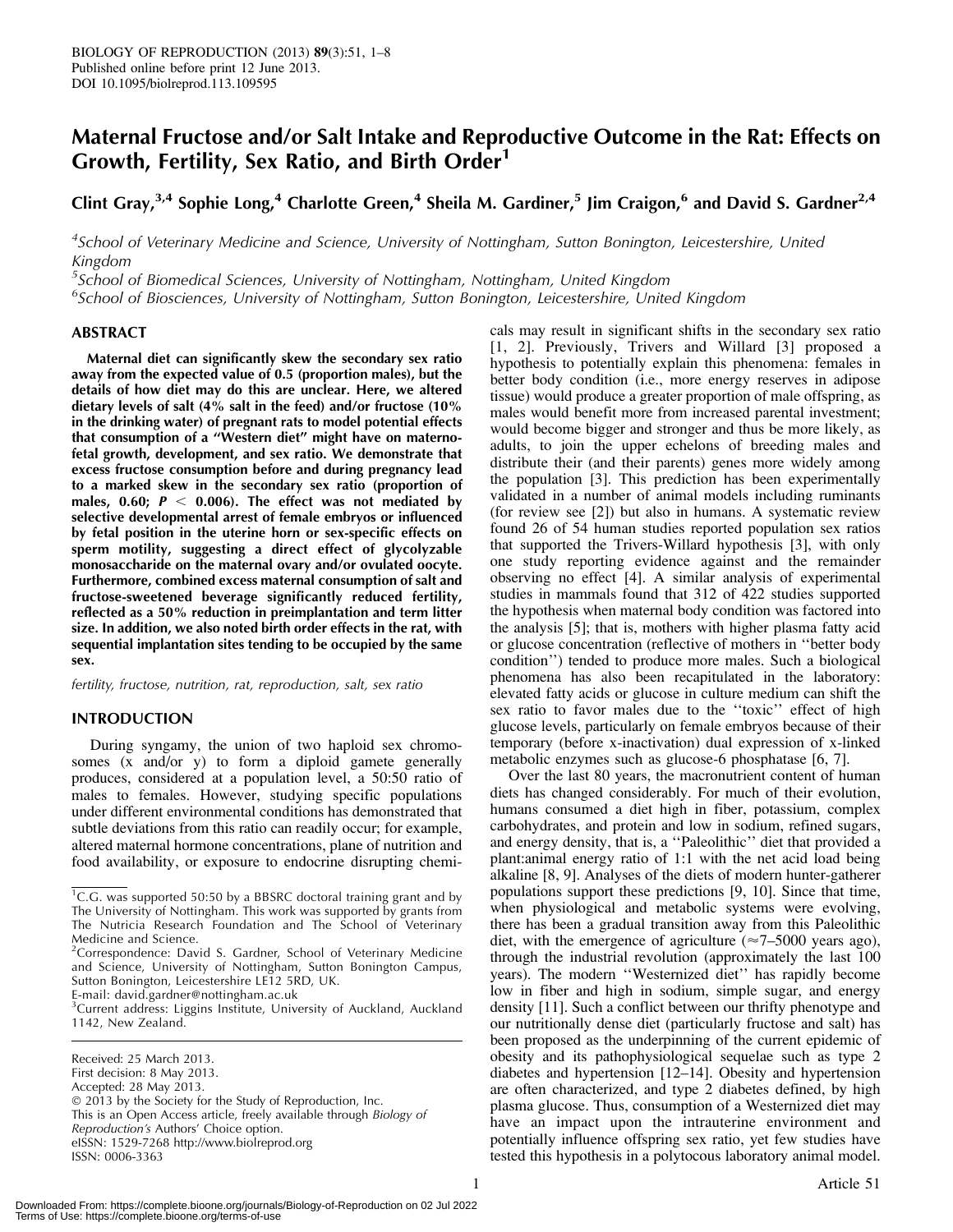Hence, in the present study, we aimed to test the hypothesis that moderate inclusion of dietary salt (as NaCl in food to represent increased consumption of sodium in the Western world) and/or fructose in the drinking water (to represent increased consumption of sugar-sweetened beverages in the Western world) would elevate circulating plasma glucose and lipids in nonpregnant dams, metabolic effects that would persist into pregnancy and have marked impacts on offspring development and sex ratio. A significant shift in the secondary sex ratio (e.g., to favor males) may arise through selective fertilization and/or implantation of male embryos, genderspecific developmental arrest, and/or sex-specific effects on the motility of sperm in the reproductive tract. Thus, in order to address these mechanisms, we measured the secondary sex ratio (i.e., sex ratio at birth) in a large population of experimentally controlled rats in which maternal diets had been carefully controlled before and during pregnancy. In order to examine the potential effects of such diets on the primary sex ratio and/or preferential blastocyst developmental arrest, we harvested and sexed a smaller cohort of preimplantation blastocysts at Day 4 gestation (term,  $\sim$ Day 21). In order to address the potential effect of high uterine tract glucose on differential sperm motility, we cultured sex-sorted bovine semen in physiologically high (5 mM) or low glucose concentrations and observed the decline in motility with time.

# MATERIALS AND METHODS

#### In Vivo Animal Studies

All procedures involving animals were carried out under license and in accordance with the Home Office Animals (Scientific Procedures) Act 1986 and were approved by the local ethical review committee of the Biomedical Support Unit, University of Nottingham. Eighty virgin Sprague-Dawley female rats (190–210 g; 8–10 weeks of age) were supplied by Harlan and housed as a group for 7 days for acclimatization. All animals were fed ad libitum standard laboratory chow (AIN-93G; Harlan Teklad), kept in a controlled temperature (20–22 $^{\circ}$ C) and humidity (55%–65%) environment and subjected to a 12L:12D cycle. Rats were housed individually after acclimatization and were randomly assigned to one of four treatment groups: 1) control diet (CD,  $n = 20$ ), fed purified standard chow (TD.08164; Teklad Harlan) and tap water; 2) salt diet (SD,  $n = 20$ ), fed purified standard chow with 4% NaCl added (TD.08162; Teklad Harlan) and tap water; 3) fructose diet (FD,  $n = 20$ ), fed purified standard chow (TD.08164; Teklad Harlan) and tap water with 10% fructose (Sigma-Aldrich) added; or 4) fructose/salt diet (FSD,  $n = 20$ ), fed purified salt diet (TD.08162; Teklad Harlan) and tap water with 10% fructose added. Dietary details are given in Supplemental Table S1 (all supplemental data are available online at www.biolreprod.org). All rats were fed experimental diets ad libitum for at least 28 days before conception and during the mating period. At Day 4 of gestation (prior to implantation in the rat; term,  $\sim$ 21 days) a proportion of dams ( $n = 6/d$ ietary group) were humanely euthanized (CO<sub>2</sub>) inhalation), and preimplantation blastocysts were collected as follows: maternal ovaries and uterine horn were excised into a Petri dish containing 2 ml of PBS with 4% bovine serum albumin (BSA). Each ovary was excised in turn to allow needle access (26 gauge, 1 ml) for flushing with 0.5 ml of 0.5 mM PBS and 4% BSA through the cervix. Blastocysts were identified using a dissecting microscope (12.5 [M2] at 4.2× magnification; Leica) and aspirated via microcapillary pipette. Isolated blastocysts were transferred to a clean Petri dish, counted, and individually snap frozen in liquid nitrogen. Another cohort of dams ( $n = 8/di$ etary group) were euthanized at Day 20 gestation for collection of maternal and fetal blood (by microcapillary tube) and measurement of fetal weight, while the remainder  $(n = 6/di)$  group) continued on the diets to term and through littering. Maternal food and water intake and weight gain were recorded daily, with maternal blood samples being taken before (after 14 days on purified diet) and during  $(+20$  days) gestation. Plasma was stored at  $-20^{\circ}$ C until analysis of standard metabolites indicative of metabolic state, including (all, mmol  $L^{-1}$ ) glucose, triglyceride (TAG), nonesterified fatty acids, and cholesterol, using an autoanalyzer (Randox; RX Imola, Co), and insulin by using a rat-specific ultrasensitive ELISA (Mercodia Ltd). At Day 20 and term, weights of individual sexed fetuses and total litter weights were recorded. At Day 20 gestation, the sequential order of pups in the uterus was also noted, with the first pup in the left uterine horn designated 1 and the last pup in the right uterine horn designated  $n+1$ .

#### In Vitro Analysis of Sperm Motility

Bovine mixed and sex-sorted (by flow cytometry) semen straws (150 µl of semen) were sourced from a single bull (Cogent Breeding Ltd). Straws contained spermatozoa at a concentration of 10 million spermatozoa/ml (mixed) or 2 million/ml (sexed). Sperm motility was assessed after incubation in fertilization medium with and without 5 mM glucose (Supplemental Table S2) by computer-assisted sperm analysis (CASA; sperm tracker 7; Hobson). Briefly, frozen semen straws were gently thawed in a water bath at  $37^{\circ}$ C. Following thawing, semen was diluted 1:1 with fertilization medium  $(37.5-\mu$ l aliquots) with and without 5 mM glucose and incubated for 5 min at  $37^{\circ}$ C. At this point (time zero) motility was assessed by placing a 10-µl aliquot on a prewarmed (37°C) slide with coverslip. Using the CASA system and a heated (378C) microscope stage, four of a possible six areas of the slide were chosen at random (by throwing a dice), and sperm motility parameters were recorded until at least 100 valid tracks had been measured. Motility parameters of interest included percentage of motility, linear movement, and velocity  $(\mu m)$ sec). Motility was assessed at hourly intervals thereafter for up to 5 h, with 3–4 replicates measured at each time point.

#### **Statistics**

Briefly, all animal studies were designed with a 2 ( $\pm$ fructose)  $\times$  2 ( $\pm$ salt) factorial structure and were analyzed by mixed effect models, including the dam as a random term to account for reduced intralitter variance (Genstat version 14 software; VSNi). All data were first checked for normality (or otherwise) of the residual error distribution and  $log_{10}$ -transformed where appropriate. In some instances, data were analyzed with an appropriate adjustment (e.g., effects on birth weight were analyzed with adjustment for litter size). All data are presented as predicted means  $\pm$  SEM or standard error of the differences between comparisons (SED) to represent the variance, with the 95% confidence interval for differences among means in this dataset being twice the SED or three times the SEM for each comparison. Statistical significance was accepted at a P value of  $\leq 0.050$ , with P values of 0.05–0.09 taken to indicate effects close to the arbitrary significance boundary. Sex ratio was calculated as the mean proportion of males in a litter (number of males/ total number in the litter) and analyzed by logistic regression with binomial errors (including the dam as a random term). For the analysis of uterine position on offspring sex ratio and birth weight, three categories within each sex were created to account for a male or female being surrounded by either 1) two males, 2) two females, and 3) a male and a female. Categorical data were then analyzed by chi-square test.

#### RESULTS

# Consumption of the Westernized Diet, High in Fructose and/or Salt, Has Little Effect on Weight Gain in Nonpregnant and Pregnant Rats

A purified diet was designed in which the macronutrient content and energy density were identical, with differences only in mineral contents (i.e., increased inclusion of salt, as NaCl [Supplemental Table S1]) to avoid confounding with other aspects of the diet that might differ among treatment groups [15]. In weight-matched (186  $\pm$  3 g) nonpregnant rats, feeding on the diets for 28 days alongside either water or water supplemented with 10% fructose had little effect on weight gain until Day 10 when FSD rats began to gain less weight (Supplemental Fig. S1a). Food intake was unaffected by salt in the diet but was reduced when the fructose-enriched beverage was available (Supplemental Fig. S1b), while fluid intake was significantly increased in each treatment group and exacerbated when both salt and fructose were consumed (Supplemental Fig. S1c). Taken together, energy intake in the nonpregnant dam was similar to those of control and salt-fed rats but marginally increased in rats consuming fructose (55.8  $\pm$  0.7 vs. 51.0  $\pm$ 0.8 kcal/day [Supplemental Fig. S1d]). After 4–5 weeks and an average weight of 238  $\pm$  3 g, rats were mated and fed the diets during gestation. Weight was gained at a similar rate on each diet until Day 15 when FSD rats, again, tended to gain less weight (Supplemental Fig. S1e), partially because of reduced average litter size in this group (7 pups vs. 14 pups for all other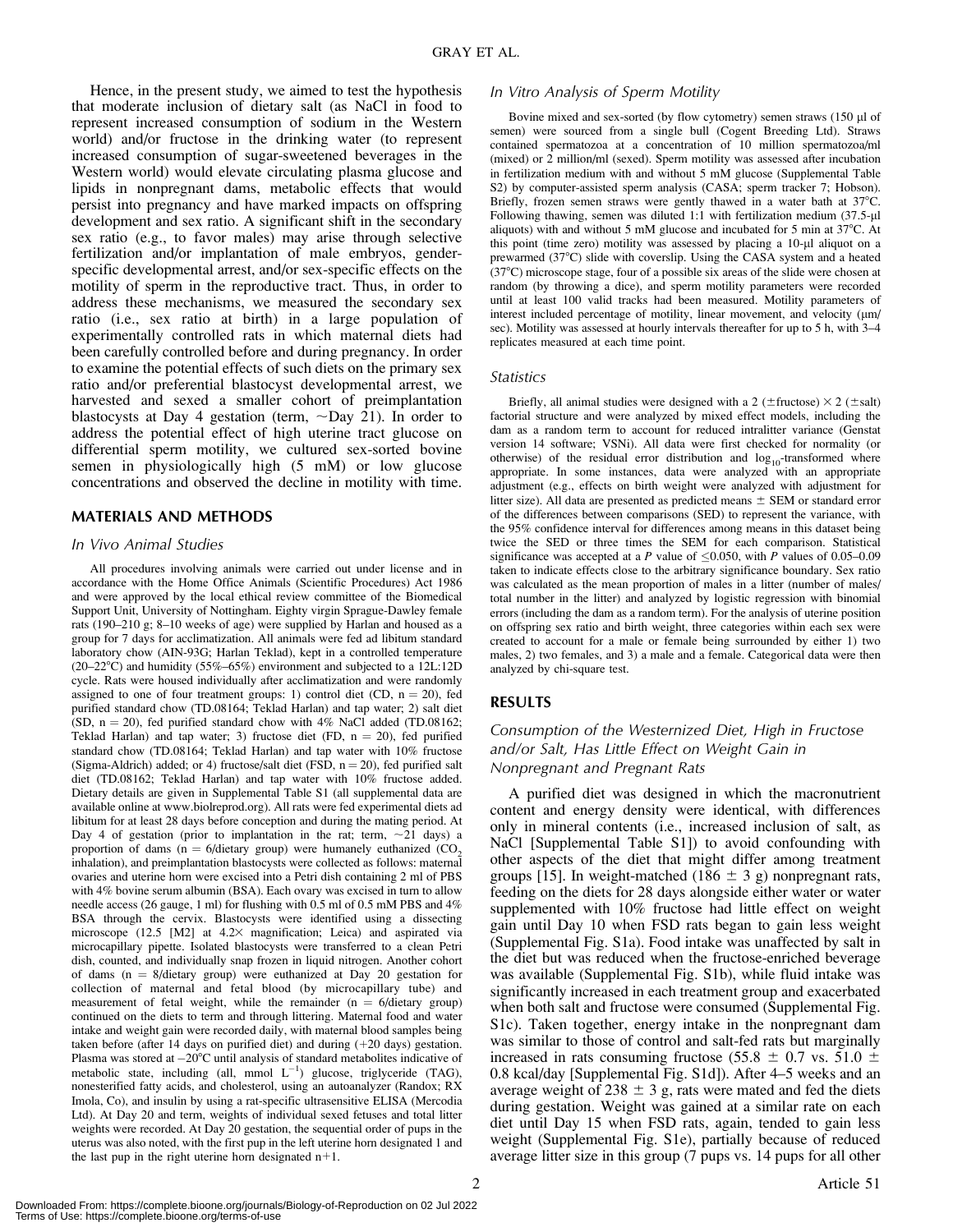

FIG. 1. Excess intake of fructose-sweetened beverage increases plasma glucose and TAG in the rat. Maternal plasma was collected before gestation after 14 days on purified diets (i.e., "Non-Pregnant" [A and C]) and subsequently at Day 20 during gestation (i.e., "Pregnant" [B and D]) by standard procedures and plasma metabolites were measured by autoanalyzer. Data are predicted means  $\pm$  SEM for n = 8 dams per dietary group and were analyzed as a 2 (salt, yes/no) 3 2 (fructose, yes/no) factorial analysis of variance (using Genstat version 14 software; VSNi Ltd). Statistical significance was accepted at a P value of  $<$ 0.05, but a P value = 0.06–0.10 was taken to indicate an effect falling close to the arbitrary significance boundary. Triglyceride (TAG) was analyzed as log10 transformed to normalize the error distribution and is shown back-transformed for clarity.

groups). While SD rats drank more fluid (Supplemental Fig. S1g), fructose-fed rats ate less and drank more fluid (Supplemental Fig. S1, f and g), on average consuming more daily calories (13.0  $\pm$  6.8 kcal/day [Supplemental Fig. S1h]).

# Pregnancy and Consumption of a Westernized Diet Combine To Influence Maternal Plasma Biochemistry

In the rat, being pregnant significantly increased plasma TAG (Fig. 1) and uric acid (Supplemental Table S3) per se, regardless of diet. Consuming a fructose-sweetened beverage increased maternal plasma cholesterol (2.7  $\pm$  0.14 vs. 2.3  $\pm$ 0.14 mmol/L;  $P = 0.05$ ), glucose, and TAG (Fig. 1, A–D), but maternal plasma insulin was unaltered by diet (pooled estimate,  $1.32 \pm 0.04$  ng/ml). Maternal salt intake (adjusted for water intake) significantly increased urine production rate (27.2  $\pm$ 5.4 vs. 7.3  $\pm$  2.3 µl/min;  $P = \langle 0.001 \rangle$  and urinary

albumin: creatinine ratio (1.19 vs.  $0.82 \pm 0.13$  g/ $\mu$ mol/L; P = 0.01), indicating microalbuminuria and decreased renal barrier function. Toward the end of gestation, maternal weight was on average  $13 \pm 4$  g less in fructose-fed animals, largely because of the reduced weight (adjusted for litter size) in the FSD group  $(343 \pm 4.0 \text{ g}$  for the FSD group vs. 364  $\pm$  4.7 g for the CD group).

# Consumption of a Westernized Diet Has Little Effect on Weight Gain in Nonpregnant and Pregnant Rats But Has Marked Effects on Fetal Growth and Secondary Sex Ratio

In contrast to the dam, fetal plasma glucose and fructose at Day 20 (0.95 gestation) were unaffected by excess maternal fructose intake (Supplemental Table S4). At birth, male fetuses were heavier than female fetuses, but fructose-exposed female offspring were significantly smaller than control siblings (Fig.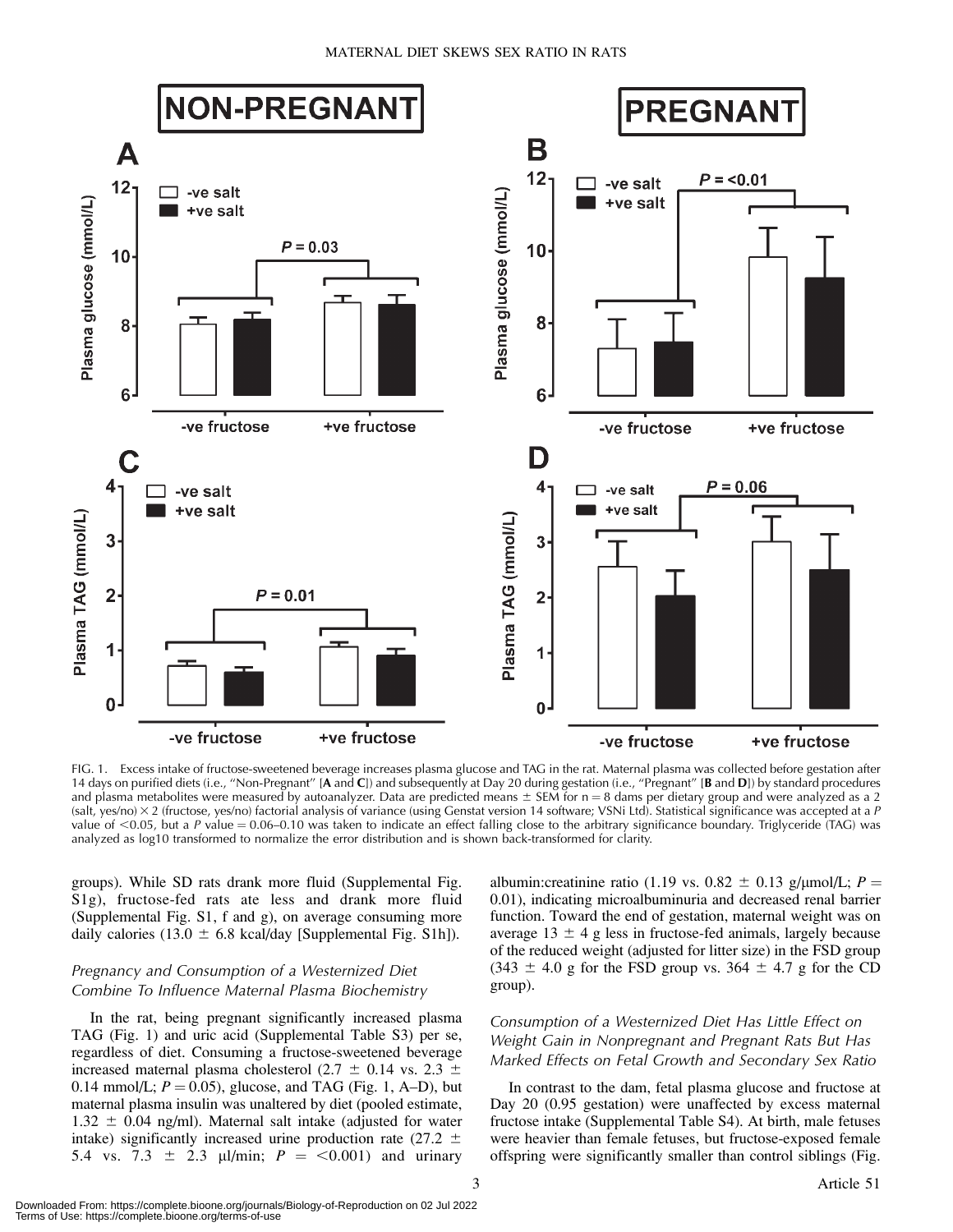

FIG. 2. Excess intake of fructose-sweetened beverage reduces fetal growth and significantly skews the offspring sex ratio to favor males, regardless of litter size. Birth weight (A), late fetal growth (B), litter size (C), and sex ratio (D) of rat pups from litters of dams fed 1) control diet and water ad libitum (n = 6); 2) control diet and 10% fructose in water ad libitum (n = 6); 3) 4% salt diet and water ad libitum (n = 6); and 4) 4% salt diet and 10% fructose in water ad libitum  $(n = 6)$ . B) Cross-sectional weight data from two different cohorts of dams euthanized either at Day 20 or at term after consuming the diets as described in Materials and Methods. The mean percent increase in weight was calculated from the averages of each dietary group at each time point (i.e., Day 20 and term  $\sim$  Day 21 in the rat]). C) Data points are individual litter sizes from dietary groups determined at Day 20 or at term. D) Sex ratio was calculated as the proportion of males (number of males/total number in litter) and tested against the expected proportion of 0.50. Data were analyzed using general linear mixed model (Genstat version 14 software). \* $P < 0.05$  for an effect of fructose;  $\dagger P < 0.05$  for a significant interaction of sex with fructose and salt.

2A). Fructose-exposed male offspring appeared to be influenced by maternal diet, but the effect did not reach statistical significance. Analysis of the increase in weight from Day 20 to term (from cross-sectional data obtained at term  $[21 \pm 1 \text{ days}]$ and at Day 20 gestation) illustrated the remarkable growth of rat fetuses over the previous 24–36 h ( $\sim$ 5%) of gestation, with females and males increasing weight by  $88\% \pm 1\%$  and  $85\%$  $\pm$  1%, respectively (Fig. 2B), and with those exposed to fructose or salt diet alone exhibiting a degree of growth restriction (Fig. 2B). Maternal consumption of fructose and salt (i.e., FSD diet) elicited considerable reproductive effects: litter size was reduced at term (Fig. 2C) and prior to implantation at Day 4 gestation (7 [7–8.5] vs. 12 [10–12] blastocysts; FSD vs. all other groups; median [interquartile range],  $P = 0.004$ ), and birth weight and late gestation fetal growth were also rescued (Fig. 2, A and B). Furthermore, we observed three stillbirths in the FSD group but none in any other group. Modeling of binomial proportions (in a total of 631 offspring; 347 males, 284 females) indicated a significant shift toward more males in the litter after maternal consumption of fructose (61%  $\pm$  1.9%) vs.  $48\% \pm 2.2\%$  males;  $F_{\text{stat}} = 7.9$ ,  $F_{\text{prob}} = 0.005$ ) (Fig. 2D). Maternal diet had no effect on the position of offspring within the uterus, and uterine position itself did not impact offspring birth weight at all. However, the sequence of implanted fetuses within uterine horns was not random: we observed a significant difference in the relative frequencies of males and females within the three categories of uterine position (Table 1). A male or female fetus was more likely to be surrounded by a pair of fetuses of its own sex than by a pair of the other sex.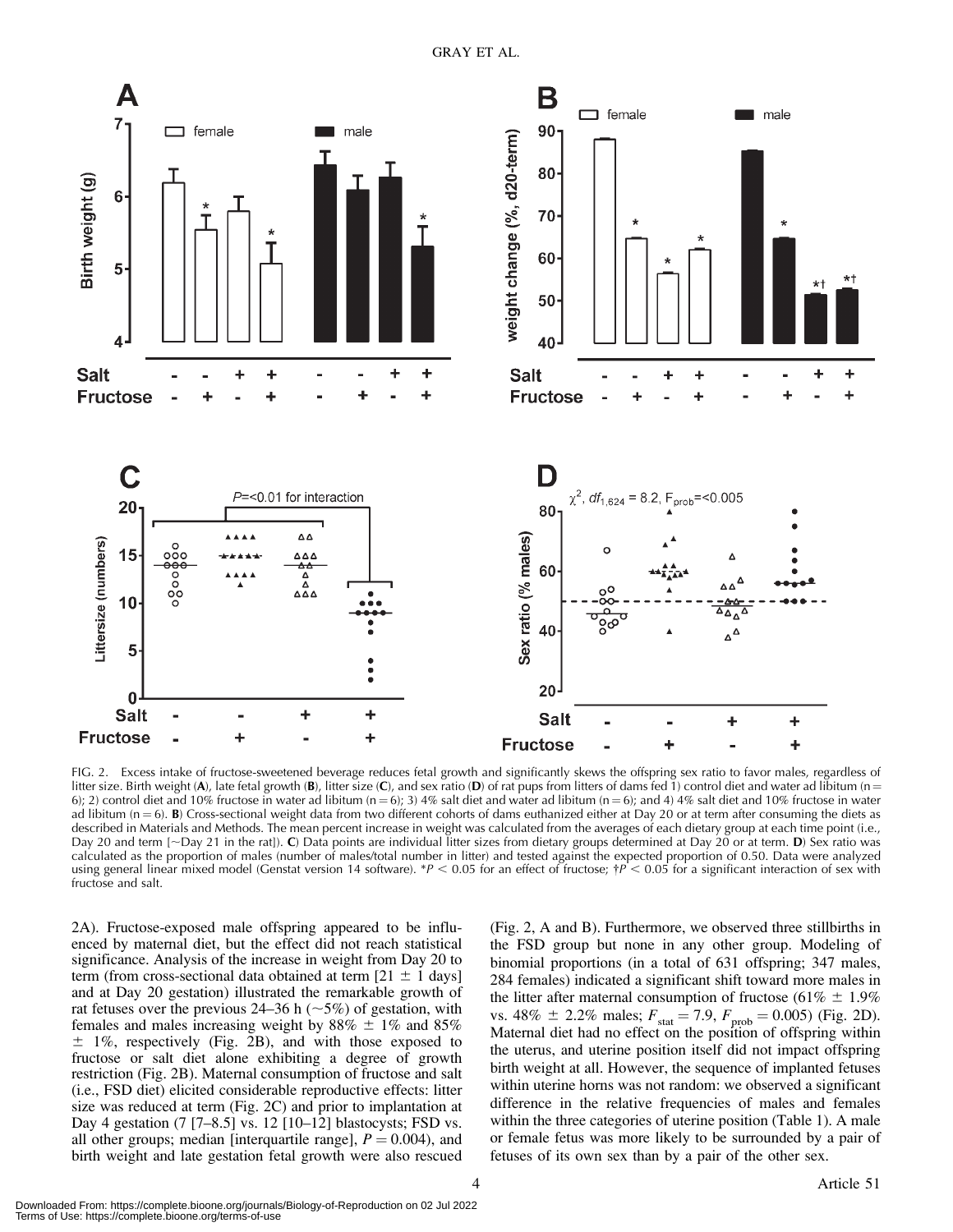|  | TABLE 1. Birth order has an influence on fetal gender. |  |  |  |  |
|--|--------------------------------------------------------|--|--|--|--|
|--|--------------------------------------------------------|--|--|--|--|

| Count   |           | Sex of surrounding siblings* |             |
|---------|-----------|------------------------------|-------------|
|         | Male/male | Female/female                | Male/female |
| Males   | 55        | 15                           | 61          |
| Females | 16        | 35                           | 59          |

\* We observed significant differences (chi-square test  $[df, 2] = 27.8; P <$ 0.001) among the relative frequencies of males and those of females within the three categories.

#### Excess Glucose Has Little Effect on Sperm Motility In Vitro

Sex-sorted spermatozoa were significantly less active (Fig. 3, A and B) and moved with less velocity (Fig. 3, C and D) than unsorted mixed spermatozoa after freeze-thawing. In addition, the decline in these parameters over time was similar between mixed and sex-sorted spermatozoa. Incubation with glucose had little effect on any of these parameters, but the percentage spermatozoa designated as motile was higher in sex-sorted than in mixed spermatozoa (Fig. 3E).

#### DISCUSSION

We demonstrate for the first time a clear increase in the proportion of males born at term after feeding dams a diet high in fructose, and a marked impact on fertility (number of offspring at term) when combined with a diet high in salt. In general, these results support the sex allocation hypothesis originally proposed by Trivers and Willard [3]; that is, females in better body condition with the greatest food resource (e.g., marked by higher plasma fatty acid and glucose concentrations) produce more male than female offspring. Furthermore, we also provide evidence that the shift in sex ratio likely has its origin in the ovary and subsequently ovulated oocyte, as we saw 1) no greater selective developmental arrest of female embryos (the male:female ratios were similar prior to implantation and at term and in large and small litters); 2) no effect of intrauterine position (i.e., secondary sex ratio was not affected by any given offspring being surrounded by two males, two females, or a male/female); and 3) no effect of high glucose on the motility of sex-sorted sperm. We also observed that the sequence of offspring implanted within the uterine horns was not random but appeared significantly influenced by gender; that is, fetuses were more likely to implant in apparent ''runs'' of the same sex.

A modern, Westernized diet is high in sodium and simple sugars [11]. Few studies have considered the potential effects that consumption of such a diet may have on reproductive function. We specifically chose to add increased fructose and salt to the drinking water and diet, respectively, to represent the temporal change in the consumption of simple sugars (especially fructose) and salt (i.e., from sugar-sweetened beverages and increasingly refined diets, respectively) that Westernized societies have witnessed over the past 20 years. Furthermore, while all cells of the body are able to metabolize excess glucose, the liver is the obligatory site for metabolism of fructose; hence, excess intake of fructose (but not glucose) is associated with many metabolic diseases [12]. The levels of intake of these nutrients in our experimental model (salt, 15 fold increase above requirements; fructose, 15%–25% calorific intake) are moderately high for a rat, but much greater levels of incorporation have been used previously (e.g., 8% salt intake, 66% fructose intake). Furthermore, the relative intake is comparable to, for example, the quantities consumed by pregnant women living in a Westernized society. For example,

historically, it is estimated that *Homo sapiens* likely evolved consuming a diet with  $\approx$  250 mg/day salt, deriving no more than 2% energy from simple sugars [9, 16]. The current estimated average consumption of  $\approx 8-12$  g/day salt and 18%– 25% of energy from simple sugars represents a 32- to 48-fold increase in salt and 9- to 12-fold increase in simple sugar intake, respectively. In addition, using purified diets allows better clarification of causative main effects (such as salt or fructose) in the diet and is free from confounding influences that limit the interpretation of many other nutritional studies in laboratory species [15]. While rats consuming a fructosesweetened beverage had a reduction in food and, thus, vitamin and mineral intake, it is highly unlikely these rats were not nutritionally replete given the small reduction in their intake of food (12%–15%) and considering the level of incorporation in the diets relative to a rodents' micronutrient requirement during gestation. In our study, excess salt or fructose intake in isolation had predictable effects on the dams such as eliciting polyuria and polydipsia with little effect on weight gain during pregnancy or other measures of reproductive success (e.g., litter size and birth weight). However, when consumed together, clear effects on reproductive success (i.e., fertility) of dams were noted: measured litter size was reduced at term and prior to implantation in the rat, and observational data also indicated that dams consuming both salt and fructose had difficulty becoming pregnant relative to all other groups. In the spiny mouse, increased diet salinity (from 2.5% to 5% inclusion) led to a reproductive hiatus, and the authors speculate that such an effect, mediated though increased vasopressin, acted as an ecological strategy to signal water shortage and the end of the seasonal reproductive period in a hot desert environment [17]. Reproduction, alongside growth and maintenance, competes for energy in the context of a concerted life history strategy [18, 19] and is obviously well protected but nevertheless sensitive to nutritional challenges. For example, after 12 generations of protein-energy malnutrition in the rat, adult body weight and litter size were marginally reduced but there was little impact on fecundity per se [20], illustrating a tradeoff of energy away from anabolic processes toward maintenance of reproductive function, as observed in pigmies [18]. For a polytocous species such as the rat, (i.e. one in which many live offspring are procured in a single birth), then, the tradeoff is relatively easy: fertility may be reduced by a lower ovulation rate. Data presented here also suggest, but do not confirm, a lowering of ovulation rate in the rat after consumption of excess salt and fructose, as we did not witness any evidence of failed implantation sites and/or increased reabsorption of embryos. The extent to which these data and conclusions can be extended to monovular species is uncertain; certainly in humans and cows there is robust evidence that malnutrition (both under- and overnutrition) can influence the reproductive axis and affect fertility in the short term (for a review see [21]) but that in the long term, lifetime fecundity is rarely affected [22].

In the present study, dams offered fructose as part of their dietary regimen tended to consume more energy, and their plasma biochemistry test results were reflective of a dam, according to Trivers and Willard [3], in better body condition; that is, increased maternal fatty acids, TAG, and glucose potentially mark greater energy availability for the fetus. Such effects are commonly observed when fructose is consumed in excess due to the reliance and dependence of fructose metabolism on the liver, de novo hepatic lipogenesis, and glucose output increase [12]. While maternal diet, particularly a calorie excess, has previously been shown to directly influence sex ratio, with more males than females being born under such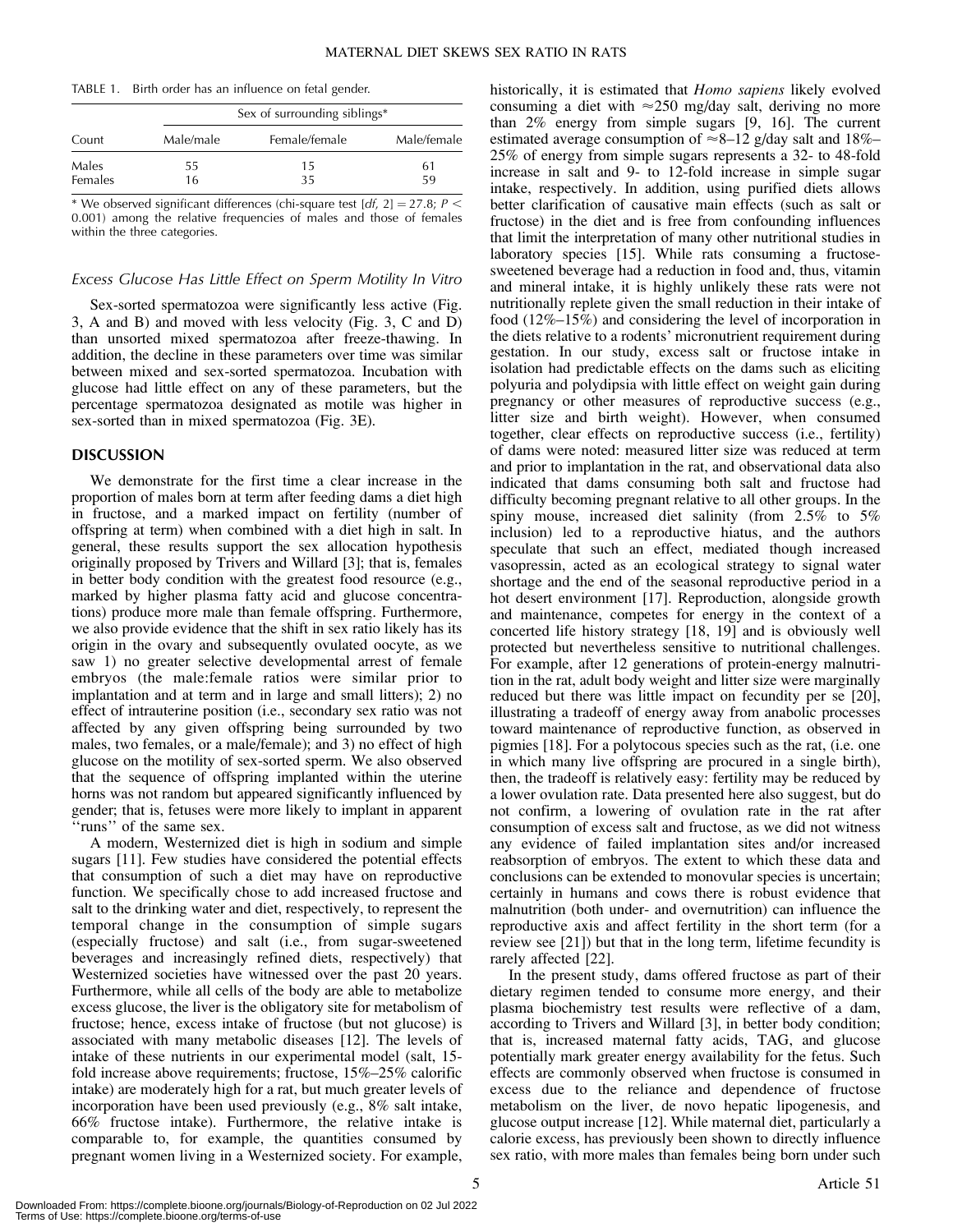

FIG. 3. Excess glucose has little effect on sperm motility in vitro. Spermatozoa motility was assessed in three to four replicates per time point on  $n =$  five to six separate occasions (using different frozen straws). CASA was used to determine the motility parameters; percentage of active sperm (A and B), linear velocity (C), mean path velocity (D), and percentage of motile sperm (E). Data are means predicted from the model, with overall SED used to represent the error. Data were analyzed by mixed effects models with treatment (with or without glucose) and time or their interaction as fixed effects and spermatozoa batch as a random effect.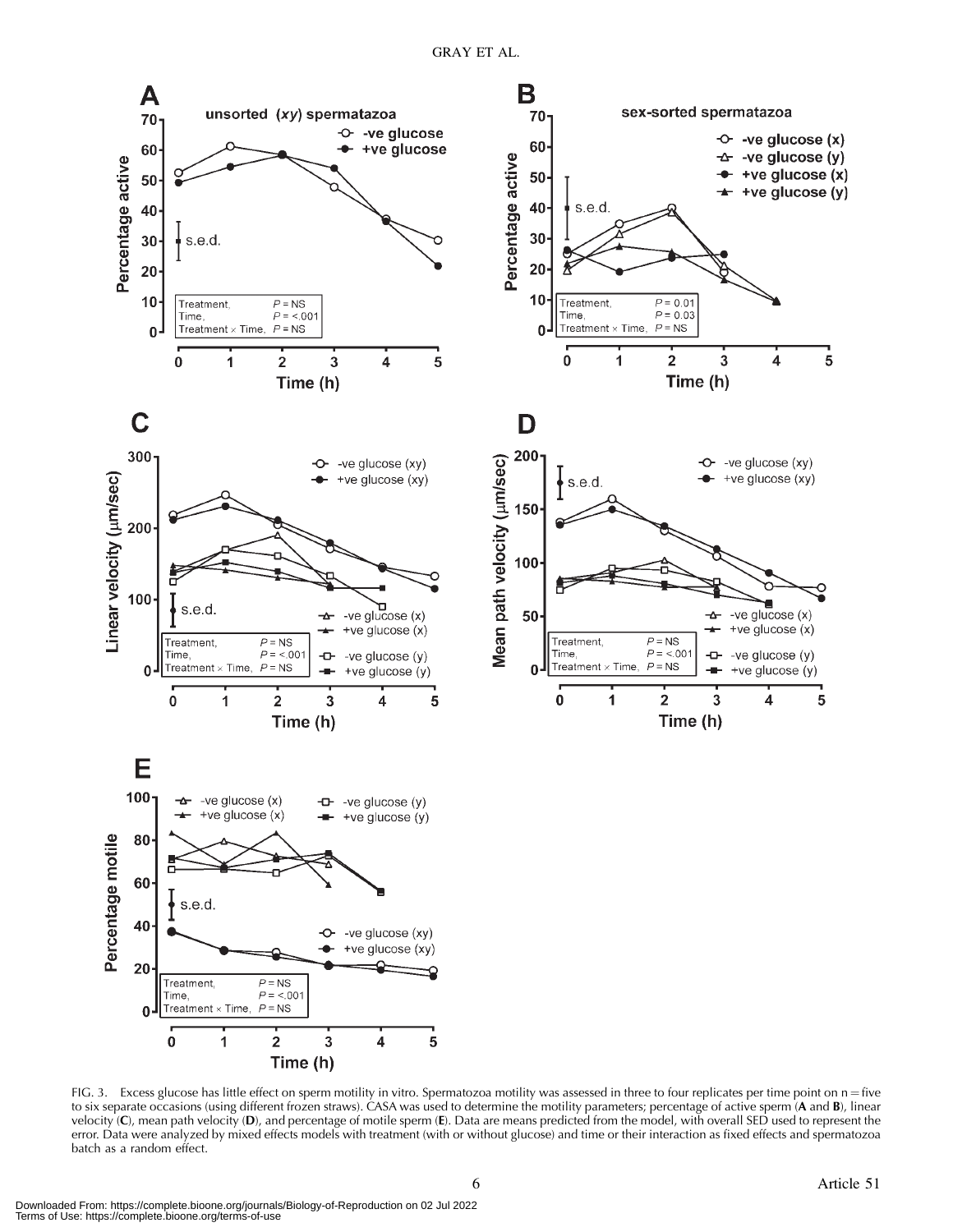conditions [2, 23], we show here that a milder phenotype and specifically that fructose intake per se markedly shifts the sex ratio in favor of males. We suggest, however, that our data are likely explained by the secondary effect of high maternal glucose concentration, as experimental manipulation of the plasma glucose concentration around the time of conception influences the litter sex ratio in a mammal [24] and in vitro studies using the bovine embryo cultured in the presence of high glucose, but not fructose, similarly lead to a greater proportion of male blastocysts surviving [6]. Furthermore, we clarify in vivo that the effect is likely at the level of the ovary and/or preimplantation blastocyst and unlikely to be a paternal effect as breeding males in our study only received experimental diet during the mating period (average,  $3 \pm 1$ days), much less than the duration of rodent spermatogenesis. Moreover, while differential motility of x- or y-bearing spermatozoa within the reproductive tract remains a possible explanation, we present evidence to suggest it is unlikely; sexsorted spermatozoa had reduced parameters of motility relative to those in unsorted semen, as observed previously [25], but there appeared to be no overall effect of high-glucose concentration in the fertilization medium on spermatozoa motility.

Finally, as previously speculated, we find no evidence that the relative proportion of male or female fetuses within a litter significantly influences their birth weight; weights in polytocous species are largely influenced by litter size and fetal sex per se rather than by gender distribution. A similar lack of effect has been observed by the authors of studies in sheep, a species that usually gives birth to between one and three offspring [26]. However, it is of interest and we report for the first time in a polytocous species, to the best of our knowledge, the observation of a significant bias toward fetuses implanting in runs of the same sex, whether male or female, and that this effect was not influenced by aspects of our dietary design (Table 1). Such a phenomena has been observed previously in the monotocous human that if the first-born is a boy, then the likelihood of having another boy is increased [27]. To therefore show in a polytocous species that the likelihood of a male or female fetus implanting appears to be influenced by the sex of their neighboring fetuses, adds support to the biologic validity of birth order effects in mammals. Our study, along with the previous observation [27], offers no potential mechanistic insight, and we can only echo the previous authors' conclusions; it remains an enigma, but we speculate that the placental microenvironment upon implantation of a male or female fetus is locally altered to favor implantation of another fetus of the same sex. In a number of species with multiple offspring, should placental arteriovenous anastomoses develop between fetuses in a mixed-sex pregnancy ("freemartinism,'' i.e., the exchange of cells and hormones between fetuses), then the female is often rendered sterile, because of the presence of male hormones [28]. Perhaps an evolutionary pressure encourages implantation of successive same-sex fetuses to mitigate against such biological consequences of chimerism.

To conclude, shifting of the sex ratio by maternal diet in mammals has been demonstrated. This study adds to the current literature in witnessing this phenomenon but extends it in isolating a direct role for changes in maternal fructose intake (and likely secondary effect of increased maternal plasma glucose) acting early in gestation. While a number of other potential explanations can be dismissed, for example, sexspecific effects on spermatozoa or selective loss of female embryos, we cannot exclude other nutritional factors that are confounded by a high-fructose diet, such as increased plasma nonesterified fatty acids, TAG, and cholesterol. We speculate,

however, that maternal diet prior to conception is an important factor with regard to influencing the sex of the fetus. A mother in good body condition with higher than average glucose, fatty acids, and TAG is more likely, in polytocous species at least, to have male rather than female offspring. The molecular mechanism of such a developmental cue likely resides in the oocyte and/or its sensitivity to hormonal or nutritional cues from the local microenvironment.

#### ACKNOWLEDGEMENT

The authors wish to express their gratitude for the help and support provided by the Biomedical Services Unit on the Sutton Bonington Campus. We also gratefully acknowledge The Guide Dogs for the Blind Association (via Prof. Gary England and Rachael Moxon) for the loan of the Hobsons sperm tracker and Pat Fischer (School of Biosciences) for providing the fertilization medium used in the analysis of sperm motility.

#### REFERENCES

- 1. Pergament E, Toydemir PB, Fiddler M. Sex ratio: a biological perspective of ''Sex and the City.'' Reprod Biomed Online 2002; 5:43–46.
- 2. Rosenfeld CS, Roberts RM. Maternal diet and other factors affecting offspring sex ratio: a review. Biol Reprod 2004; 71:1063–1070.
- 3. Trivers RL, Willard DE. Natural selection of parental ability to vary the sex ratio of offspring. Science 1973; 179:90–92.
- 4. Lazarus J. Human Sex Ratios: Adaptations and Mechanisms, Problems and Prospects. Cambridge, UK: Cambridge University Press; 2002: 287– 311.
- 5. Cameron EZ. Facultative adjustment of mammalian sex ratios in support of the Trivers-Willard hypothesis: evidence for a mechanism. Proc Biol Sci 2004; 271:1723–1728.
- 6. Kimura K, Spate LD, Green MP, Roberts RM. Effects of D-glucose concentration, D-fructose, and inhibitors of enzymes of the pentose phosphate pathway on the development and sex ratio of bovine blastocysts. Mol Reprod Dev 2005; 72:201–207.
- 7. Gutierrez-Adan A, Lonergan P, Rizos D, Ward FA, Boland MP, Pintado B, de la Fuente J. Effect of the in vitro culture system on the kinetics of blastocyst development and sex ratio of bovine embryos. Theriogenology 2001; 55:1117–1126.
- 8. Eaton SB, Konner MJ, Cordain L. Diet-dependent acid load, Paleolithic nutrition, and evolutionary health promotion. Am J Clin Nutr 2010; 91: 295–297.
- 9. Cordain L, Eaton SB, Sebastian A, Mann N, Lindeberg S, Watkins BA, O'Keefe JH, Brand-Miller J. Origins and evolution of the Western diet: health implications for the 21st century. Am J Clin Nutr 2005; 81: 341–354.
- 10. Strohle A, Hahn A, Latitude, Sebastian A. local ecology, and huntergatherer dietary acid load: implications from evolutionary ecology. Am J Clin Nutr 2010; 92:940–945.
- 11. Popkin BM. Global nutrition dynamics: the world is shifting rapidly toward a diet linked with noncommunicable diseases. Am J Clin Nutr 2006; 84:289–298.
- 12. Tappy L, Le K-A. Metabolic effects of fructose and the worldwide increase in obesity. Physiol Rev 2010; 90:23–46.
- 13. Brown IJ, Stamler J, Van Horn L, Robertson CE, Chan Q, Dyer AR, Huang C-C, Rodriguez BL, Zhao L, Daviglus ML, Ueshima H, Elliott P, et al. Sugar-sweetened beverage, sugar intake of individuals, and their blood pressure: international study of macro/micronutrients and blood pressure. Hypertension 2011; 57(4):695–701.
- 14. Bibbins-Domingo K, Chertow GM, Coxson PG, Moran A, Lightwood JM, Pletcher MJ, Goldman L. Projected effect of dietary salt reductions on future cardiovascular disease. N Engl J Med 2010; 362:590–599.
- 15. Warden CH, Fisler JS. Comparisons of diets used in animal models of high-fat feeding. Cell Metab 2008; 7:277.
- 16. Eaton SB, Eaton SB III, Konner MJ. Paleolithic nutrition revisited: a twelve-year retrospective on its nature and implications. Eur J Clin Nutr 1997; 51:207–216.
- 17. Shanas U, Haim A. Diet salinity and vasopressin as reproduction modulators in the desert-dwelling golden spiny mouse (Acomys russatus). Physiol Behav 2004; 81:645–650.
- 18. Migliano AB, Vinicius L, Lahr MM. Life history trade-offs explain the evolution of human pygmies. Proc Natl Acad Sci U S A 2007; 104: 20216–20219.